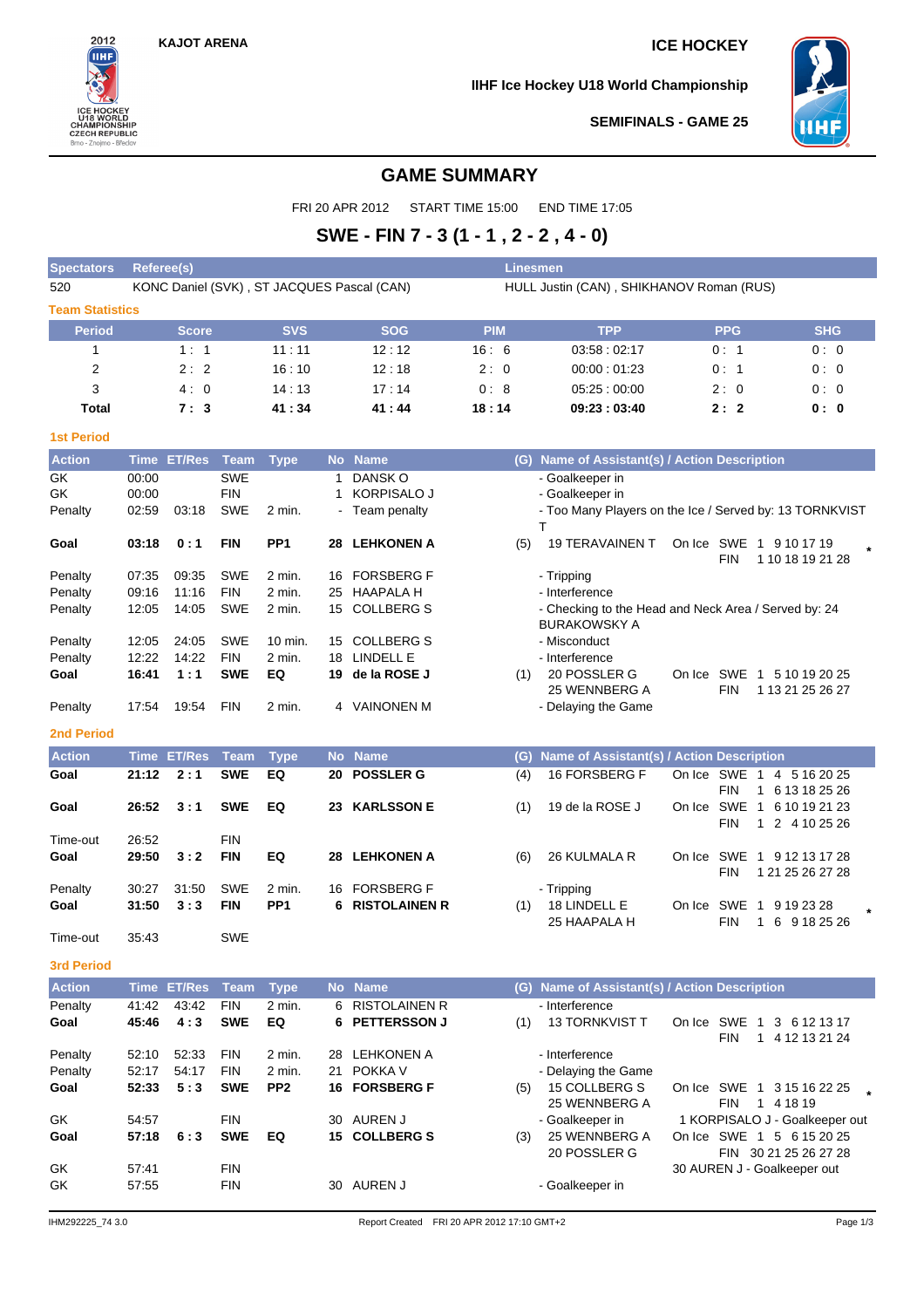

### **IIHF Ice Hockey U18 World Championship**



### **SEMIFINALS - GAME 25**

| <b>Action</b> |       | Time ET/Res Team Type |            |        |                | No Name       |     | (G) Name of Assistant(s) / Action Description |  |                             |  |
|---------------|-------|-----------------------|------------|--------|----------------|---------------|-----|-----------------------------------------------|--|-----------------------------|--|
| Penalty       |       | 57:55    59:13    FIN |            | 2 min. | $\blacksquare$ | Team penalty  |     | - Too Many Players on the Ice                 |  |                             |  |
| Goal          |       | 59:13 7:3 SWE         |            | PP1    |                | 15 COLLBERG S | (4) | 20 POSSLER G                                  |  | On Ice SWE 1 3 4 15 20 25   |  |
|               |       |                       |            |        |                |               |     |                                               |  | FIN 30 2 18 25 26           |  |
| GK            | 60:00 |                       | <b>SWE</b> |        |                |               |     |                                               |  | 1 DANSK O - Goalkeeper out  |  |
| GK            | 60:00 |                       | <b>FIN</b> |        |                |               |     |                                               |  | 30 AUREN J - Goalkeeper out |  |
|               |       |                       |            |        |                |               |     |                                               |  |                             |  |

#### **Goalkeeper Records**

#### **Team : SWE - Sweden Team : FIN - Finland**

| Mo Name           | <b>SOG</b> | <b>SVS</b> | <b>MIP</b> | No Name            | SOG. | <b>SVS</b> | <b>MIP</b> |
|-------------------|------------|------------|------------|--------------------|------|------------|------------|
| DANSK Oscar       | 44         | 41         | 60:00      | 1 KORPISALO Joonas | 37   | 32         | 54.57      |
| 30 HOGBERG Marcus |            |            |            | 30 AUREN Jean      |      |            | 04:49      |

#### **Game Statistics**

| <b>Team: SWE (yellow)</b> |                             |          |             |                |             |                |             |                |       |             |                |                |           |              |                |
|---------------------------|-----------------------------|----------|-------------|----------------|-------------|----------------|-------------|----------------|-------|-------------|----------------|----------------|-----------|--------------|----------------|
|                           | Head Coach: GRONBORG Rikard |          |             |                |             |                |             |                |       |             | Shots on Goal  |                |           |              |                |
| <b>No Pos</b>             | <b>Name</b>                 | G        | A           | P              | <b>PIM</b>  | $FO+$          | FO-         | $FO+/-$        | FO%   | 1           | $\overline{2}$ | $\overline{3}$ | <b>OT</b> | <b>TS</b>    | $+/-$          |
| 9<br>D                    | LINDHOLM Hampus (BP)        | 0        | $\Omega$    | $\Omega$       | 0           | 0              | 0           | 0              | 0.00  | 0           | 1              | 0              |           | 1            | $-1$           |
| 16<br>F                   | FORSBERG Filip +C           |          |             | 2              | 4           | 0              | 0           | 0              | 0.00  | 5           | 2              | 3              |           | 10           | $+1$           |
| 22 F                      | LINDHOLM Elias +A           | 0        | 0           | $\Omega$       | $\Omega$    | 14             | 7           | 7              | 66.67 | $\Omega$    | 2              | $\overline{2}$ |           | 4            | $\mathbf 0$    |
| 24 F                      | <b>BURAKOWSKY Andre</b>     | 0        | 0           | 0              | 0           | 0              | $\Omega$    | 0              | 0.00  | 0           | $\Omega$       | $\Omega$       |           | 0            | $\mathbf 0$    |
| 28 D                      | <b>BYSTROM Ludwig</b>       | 0        | $\mathbf 0$ | $\mathbf 0$    | 0           | $\mathbf 0$    | $\mathbf 0$ | $\Omega$       | 0.00  | 0           | $\mathbf 0$    | $\overline{2}$ |           | 2            | $-1$           |
| 4 D                       | <b>ANDERSSON Calle</b>      | 0        | 0           | 0              | 0           | 0              | 0           | 0              | 0.00  | 0           | 1              | 1              |           | 2            | $+1$           |
| 5<br>D                    | <b>ARNESSON Linus</b>       | 0        | 0           | 0              | 0           | 0              | $\Omega$    | 0              | 0.00  | 0           | 0              | $\Omega$       |           | 0            | $+3$           |
| F<br>15                   | COLLBERG Sebastian +A       | 2        | 1           | 3              | 12          | 0              | $\Omega$    | 0              | 0.00  | 0           |                | $\overline{2}$ |           | 3            | $+1$           |
| F<br>20                   | <b>POSSLER Gustav</b>       | 1        | 3           | 4              | 0           | 0              | 0           | 0              | 0.00  | 1           |                | $\mathbf{1}$   |           | 3            | $+3$           |
| 25 F                      | <b>WENNBERG Alexander</b>   | $\Omega$ | 3           | 3              | $\Omega$    | 9              | 6           | 3              | 60.00 | $\mathbf 0$ | 1              | $\overline{2}$ |           | 3            | $+3$           |
| 3 D                       | <b>DJOOS Christian</b>      | 0        | 0           | 0              | 0           | 0              | 0           | 0              | 0.00  | 0           | 0              | 0              |           | 0            | $+1$           |
| 6<br>D                    | PETTERSSON Jesper           | 1        | $\Omega$    | 1              | 0           | 0              | $\Omega$    | 0              | 0.00  | 0           | 0              |                |           | $\mathbf{1}$ | $+3$           |
| F<br>14                   | <b>KALIN Mattias</b>        | 0        | $\Omega$    | 0              | 0           | 5              | 7           | $-2$           | 41.67 | 2           | 1              | $\Omega$       |           | 3            | $\mathbf 0$    |
| F<br>21                   | <b>SANDBERG Filip</b>       | 0        | 0           | 0              | 0           | 0              | 0           | $\Omega$       | 0.00  | 3           | 0              |                |           | 4            | $+1$           |
| 23 F                      | <b>KARLSSON Erik</b>        | 1        | $\mathbf 0$ |                | 0           | $\mathbf 0$    |             | $-1$           | 0.00  | 0           | $\overline{2}$ |                |           | 3            | $+1$           |
| 10 D                      | <b>NILSSON Mattias</b>      | 0        | 0           | 0              | 0           | 0              | 0           | 0              | 0.00  | 0           | 0              | 1              |           | 1            | $+2$           |
| 12 F                      | <b>NILSSON Ludvig</b>       | 0        | $\Omega$    | $\Omega$       | $\Omega$    | 0              | $\Omega$    | 0              | 0.00  | 0           | $\Omega$       | $\Omega$       |           | 0            | $\mathbf 0$    |
| F<br>13                   | <b>TORNKVIST Tobias</b>     | 0        |             |                | $\Omega$    | 0              |             | $-1$           | 0.00  | 0           | $\Omega$       | $\Omega$       |           | 0            | $\mathbf 0$    |
| $\mathsf{F}$<br>17        | <b>BREHMER Anton</b>        | 0        | 0           | 0              | 0           | 3              |             | $\overline{2}$ | 75.00 | 0           | 0              | $\Omega$       |           | 0            | $\overline{0}$ |
| 19 F                      | de la ROSE Jacob            | 1        | 1           | $\overline{2}$ | $\mathbf 0$ | $\overline{2}$ | 1           | 1              | 66.67 | 1           | $\mathbf 0$    | 0              |           | 1            | $+2$           |
| GK<br>1.                  | <b>DANSK Oscar</b>          | 0        | 0           | 0              | 0           |                |             |                |       | 0           | 0              | 0              |           | 0            |                |
| 30 GK                     | <b>HOGBERG Marcus</b>       | 0        | 0           | 0              | 0           |                |             |                |       | 0           | $\Omega$       | 0              |           | 0            |                |
| <b>Total</b>              |                             | 7        | 10          | 17             | 16          | 33             | 24          | 9              | 57.89 | 12          | 12             | 17             |           | 41           |                |

| Team: FIN (blue) |                          |    |          |   |                |             |          |          |       |          |                |                      |                |       |
|------------------|--------------------------|----|----------|---|----------------|-------------|----------|----------|-------|----------|----------------|----------------------|----------------|-------|
|                  | Head Coach: TAPOLA Jussi |    |          |   |                |             |          |          |       |          |                | <b>Shots on Goal</b> |                |       |
| No Pos           | <b>Name</b>              | G. | А        | P | <b>PIM</b>     | $FO+$       | FO-      | $FO+/-$  | FO%   |          | $\overline{2}$ | <b>OT</b><br>3       | <b>TS</b>      | $+/-$ |
| 10 F             | <b>IKONEN Juuso</b>      | 0  | 0        | 0 | 0              | 2           | 4        | -2       | 33.33 | 2        | 0              | 0                    | 2              | $-1$  |
| 19 F             | TERAVAINEN Teuvo         |    |          |   | 0              | 3           | 9        | -6       | 25.00 | $\Omega$ | 4              | 0                    | 4              | 0     |
| D<br>21          | <b>POKKA Ville</b>       | 0  | 0        | 0 | 2              | 0           |          | 0        | 0.00  | 2        |                | 2                    | 5              | $-2$  |
| 27 D             | <b>TIKKINEN Niklas</b>   | 0  | $\Omega$ | 0 | 0              | 0           | $\Omega$ | 0        | 0.00  |          |                |                      | 3              | $-1$  |
| 28 F             | LEHKONEN Artturi +A (BP) | 2  | 0        | 2 | 2              | 0           | 0        | 0        | 0.00  | 0        | 3              | 0                    | 3              | 0     |
| 6 D              | RISTOLAINEN Rasmus +A    |    | 0        |   | 2              | 0           | 0        | 0        | 0.00  | 0        | 2              | 5                    | 7              | $-1$  |
| 13 F             | <b>MUSTONEN Aleksi</b>   | 0  | $\Omega$ | 0 | $\Omega$       | 5           | 9        | -4       | 35.71 | $\Omega$ |                | 2                    | 3              | $-3$  |
| 18 D             | LINDELL Esa              |    |          |   | 2              | 0           |          | 0        | 0.00  | 2        |                |                      | 3              | $-1$  |
| 25 F             | <b>HAAPALA Henrik</b>    | 0  |          |   | $\overline{2}$ | 0           | $\Omega$ | 0        | 0.00  | $\Omega$ |                | 0                    |                | $-3$  |
| 26 F             | <b>KULMALA Rasmus</b>    | 0  |          |   | $\Omega$       | 6           | 5        |          | 54.55 | 1        | 0              | $\Omega$             |                | $-3$  |
| 2 D              | <b>LEHTONEN Mikko</b>    | 0  | $\Omega$ | 0 | 0              | 0           | $\Omega$ | $\Omega$ | 0.00  |          | 0              | $\Omega$             |                | $-1$  |
| 4 D              | VAINONEN Mikko +C        | 0  | 0        | 0 | 2              | 0           | 0        | 0        | 0.00  |          |                | 0                    | $\overline{2}$ | $-2$  |
| 9 F              | <b>BARKOV Aleksander</b> |    | $\Omega$ | 0 | $\Omega$       | 8           | 6        | 2        | 57.14 |          |                |                      | 3              | 0     |
| 12 F             | <b>MARKKULA Samu</b>     | 0  | 0        | 0 | 0              | 0           |          | 0        | 0.00  |          |                | 2                    | 4              | $-1$  |
| 24 F             | <b>IKONEN Henri</b>      | 0  | $\Omega$ | 0 | $\Omega$       | $\mathbf 0$ | 0        | 0        | 0.00  | 0        |                |                      | $\overline{2}$ | $-1$  |